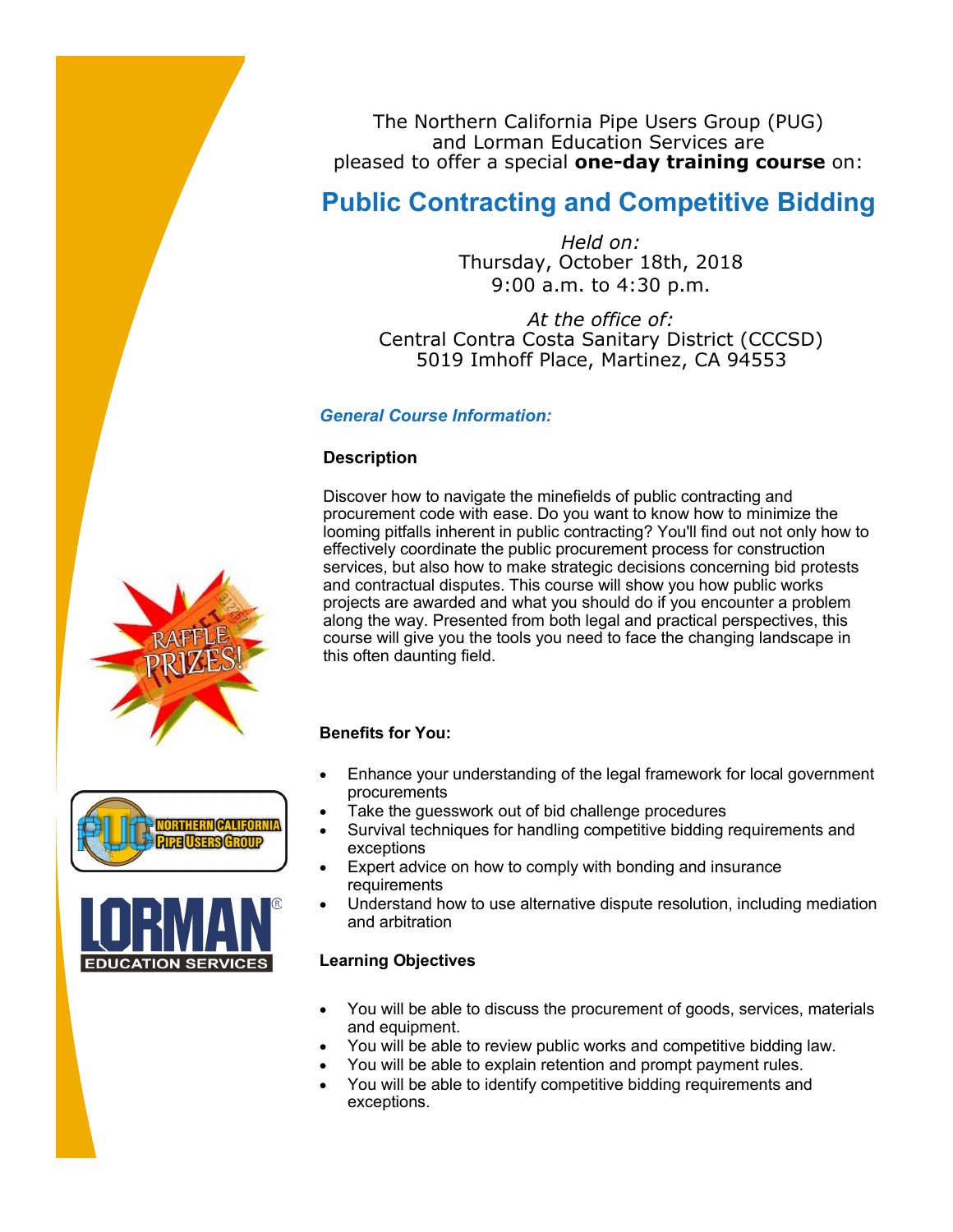## *Course Instructor:*

## **Eric J. Firstman, Esq.**

### **Meyers Nave**

- Practice Group Leader, Meyers Nave's Construction and Facilities Practice Group and Public Contracts Practice Group
- Advises clients on all aspects of planning, procurement, design, construction, administration, contract compliance, completion, closeout, dispute resolution and complex litigation on projects varying from small, general projects to large, complicated projects such as airports, hospitals and seaports
- Tried to final judgment complex construction cases in state and federal bench trials and jury trials, state bench trials, AAA Arbitrations, JAMS Arbitrations
- Charter Fellow and member of the Advisory Board of the Construction Lawyers Society of America, a Fellow of the Litigation Counsel of America, Achieved the highest rating by Martindale-Hubbell
- Listed in Northern California Super Lawyers in the Construction Litigation category (10 years)
- Can be contacted at efirstman@meyersnave.com, 213-626-2906 or 510-808-2000

# **REGISTRATION FORM**

| Register only ONE person on each registration form. For multiple registrants, please photocopy. Please print your name |                                              |  |  |  |
|------------------------------------------------------------------------------------------------------------------------|----------------------------------------------|--|--|--|
| exactly as you wish it to appear on your name badge. There will be no group discounts available for this seminar.      |                                              |  |  |  |
|                                                                                                                        |                                              |  |  |  |
| <b>ONE DAY REGISTRATION:</b>                                                                                           |                                              |  |  |  |
| I am a PUG member! Enclosed is my \$150 registration fee.<br>□                                                         |                                              |  |  |  |
|                                                                                                                        |                                              |  |  |  |
| О<br>I am NOT a PUG member. Enclosed is my \$250 registration fee.                                                     |                                              |  |  |  |
|                                                                                                                        |                                              |  |  |  |
| Please make checks payable to Pipe User's Group.                                                                       |                                              |  |  |  |
|                                                                                                                        |                                              |  |  |  |
|                                                                                                                        |                                              |  |  |  |
| Title                                                                                                                  |                                              |  |  |  |
|                                                                                                                        |                                              |  |  |  |
|                                                                                                                        |                                              |  |  |  |
|                                                                                                                        |                                              |  |  |  |
|                                                                                                                        |                                              |  |  |  |
|                                                                                                                        |                                              |  |  |  |
|                                                                                                                        |                                              |  |  |  |
| A confirmation email will be sent after registration is received.                                                      | RSVP's must be received by October 11, 2018. |  |  |  |
|                                                                                                                        | <b>Send to:</b> iuresti@brwncald.com or to:  |  |  |  |
| Please check here if you want your email address added to<br>o                                                         |                                              |  |  |  |
| the PUG e-mail distribution list.                                                                                      | Pipe Users Group                             |  |  |  |
|                                                                                                                        | c/o Brown and Caldwell                       |  |  |  |
| <b>Pay Now</b><br><b>PayPal is now available</b>                                                                       | 1590 Drew Ave., Suite 201                    |  |  |  |
| by clicking Here                                                                                                       | Davis, CA 95618<br>Attn: Iris Uresti         |  |  |  |
|                                                                                                                        | Questions? Call (530) 204-5208               |  |  |  |
|                                                                                                                        |                                              |  |  |  |